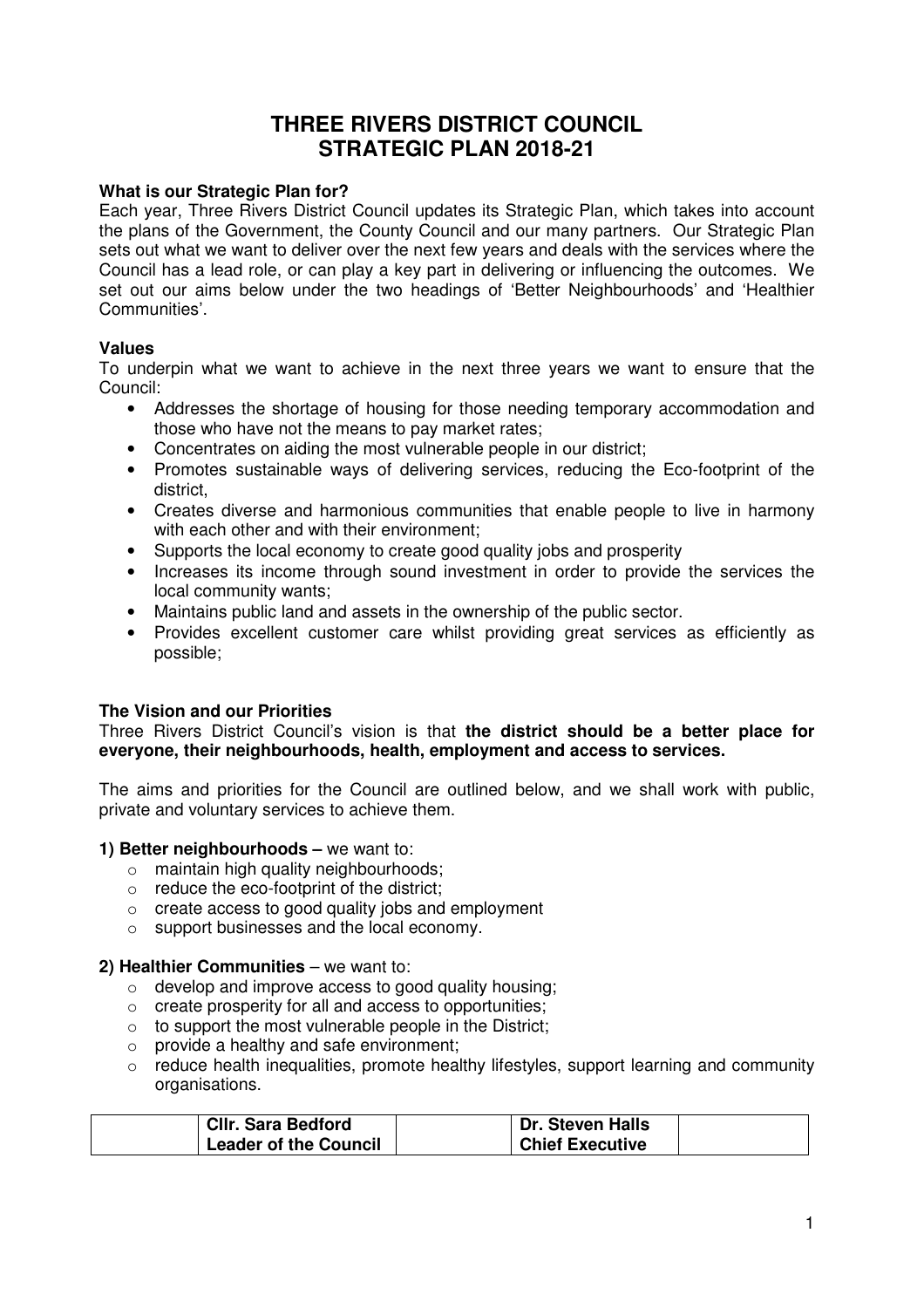| <b>Better Neighbourhoods</b><br>1.                                          |                                                                                           |                                       |                                                         |
|-----------------------------------------------------------------------------|-------------------------------------------------------------------------------------------|---------------------------------------|---------------------------------------------------------|
| <b>Objectives</b>                                                           | <b>Measures</b>                                                                           | <b>Target</b>                         | Lead Service /<br><b>Partnership</b>                    |
| district                                                                    | 1.1 We want to maintain a high quality neighbourhoods and reduce the eco-footprint of the |                                       |                                                         |
|                                                                             | CP18- Reduce the level of<br>anti-social parking in the<br>District.                      | 75%                                   | Environmental<br>Protection / Community<br>Partnerships |
| 1.1.1 Maintain high<br>quality local                                        | EP13-Manage the behaviour<br>of dogs in our parks and open<br>spaces.                     | 5%<br>reduction<br>on YTD             | Environmental<br>Protection                             |
| neighbourhoods and<br>streets.                                              | CP01 - Satisfaction with<br>'keeping public land clear of<br>litter and refuse'           | 78%                                   | Environmental<br>Protection                             |
|                                                                             | CP17- Reduce Fly-tipping<br>across the District                                           | 1,000                                 | Community<br>Partnerships                               |
| 1.1.2 Maintain the                                                          | $LL34 - To$ maintain<br>accreditation for Green Flag                                      | 3                                     |                                                         |
| number of accredited<br>open spaces, parks<br>and woodland areas.           | LL32 - UK Woodlands<br>Assurance Scheme (UKWAS)<br>accreditation.                         | Maintained                            | Leisure & Landscape                                     |
| 1.1.3 Preserve the<br>green belt.                                           | ESD04 - Percentage of new<br>homes built on previously<br>developed land.                 | 60%                                   | Economic &<br>Sustainable<br>Development                |
|                                                                             | EP10 - Percentage of<br>household waste sent for<br>reuse, recycling and<br>composting    | 60%                                   |                                                         |
| 1.1.4 Minimise waste<br>and optimise recycling                              | EP06 - Tonnes of residual<br>waste                                                        | 15,000<br>tonnes                      | Environmental<br>Protection                             |
|                                                                             | CP03 - Satisfaction with refuse<br>collection                                             | 76%                                   |                                                         |
|                                                                             | CP04 - Satisfaction with<br>doorstep recycling                                            | 76%                                   |                                                         |
| 1.1.5 Minimise energy<br>and water                                          | ESD11 - Greenhouse gas<br>emissions reported as CO2                                       | $+/-5%$<br>target of                  |                                                         |
| consumption, reduce<br>CO <sub>2</sub> emissions and<br>increase the use of | equivalent                                                                                | 1738<br>tonnes of<br>CO <sub>2e</sub> | Economic &<br>Sustainable<br>Development                |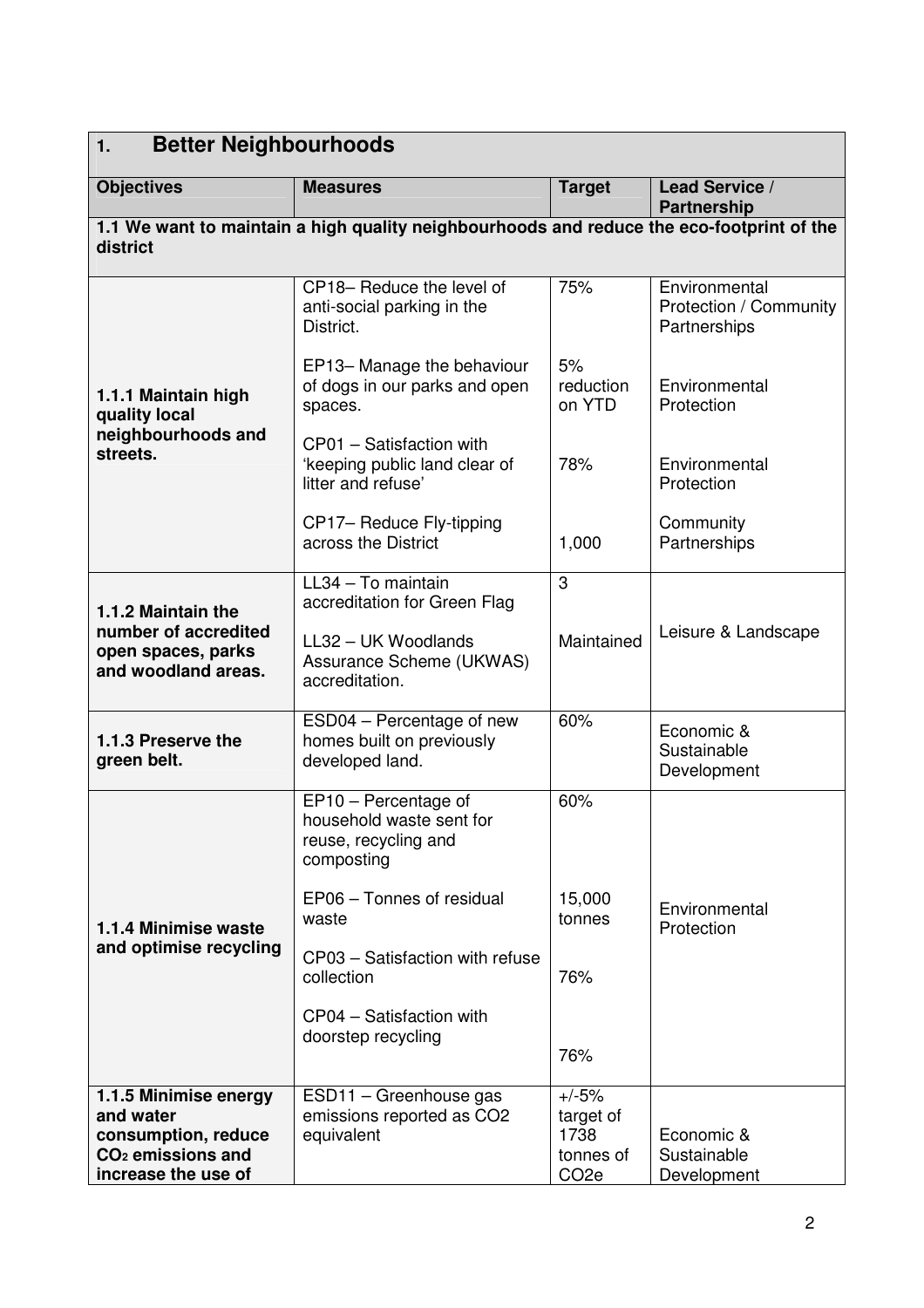| renewable energy.                   | ESD10 - Home Energy<br><b>Conservation Authority Report</b><br>actions | Progress<br>against<br>targets |                                                                                                    |
|-------------------------------------|------------------------------------------------------------------------|--------------------------------|----------------------------------------------------------------------------------------------------|
|                                     | 1.2 We want to support local businesses and the local economy          |                                |                                                                                                    |
| 1.2.1 Encouragement<br>for business | ESD06 - Change in<br>employment floor-space                            | $+/-5%$                        | Economic &<br>Sustainable<br>Development<br>(Indicators support<br>delivery of the Local<br>Plan). |
| 1.2.2 Champion the<br>local economy | ESD09 - Vacancy rate for town<br>and district centres                  | 6%                             | Economic &<br>Sustainable<br>Development                                                           |

| <b>Healthier Communities</b><br>2.                         |                                                                                                                          |               |                                      |
|------------------------------------------------------------|--------------------------------------------------------------------------------------------------------------------------|---------------|--------------------------------------|
| <b>Objectives</b>                                          | <b>Measures</b>                                                                                                          | <b>Target</b> | Lead Service /<br><b>Partnership</b> |
|                                                            | 2.1 We want to improve access to and develop good quality housing                                                        |               |                                      |
|                                                            | ESD01 - Net additional homes<br>provided.                                                                                | 180           | Economic &<br>Sustainable            |
|                                                            | ESD02 - Number of affordable<br>homes delivered (gross).                                                                 | 72            | Development                          |
| 2.1.1 Improve or<br>facilitate access to<br>housing.       | HN01 - Maximum number of<br>households living in temporary<br>accommodation on the last day<br>of the quarter (snapshot) | 168           | <b>Housing Services</b>              |
|                                                            | PS04 - provide additional<br>temporary accommodation in<br>the district.                                                 | <b>TBA</b>    | <b>Major Projects</b>                |
| 2.2 We want prosperity for all and access to opportunities |                                                                                                                          |               |                                      |
|                                                            | RB04 - Time taken to process<br>Housing Benefit and Council<br>Support<br>Tax<br>change<br>in<br>circumstances           | 7 days        | <b>Revenues and Benefits</b>         |
| 2.2.1 Improve access to<br>benefits                        | RB05 - New Claims: average<br>time to process from receipt of<br>claim to date claim processed.                          | 15 days       |                                      |
|                                                            | CP28 - Clients that now receive<br>full benefits they are entitled to<br>following CAS in Three Rivers                   | 2,500         | Community<br>Partnerships and        |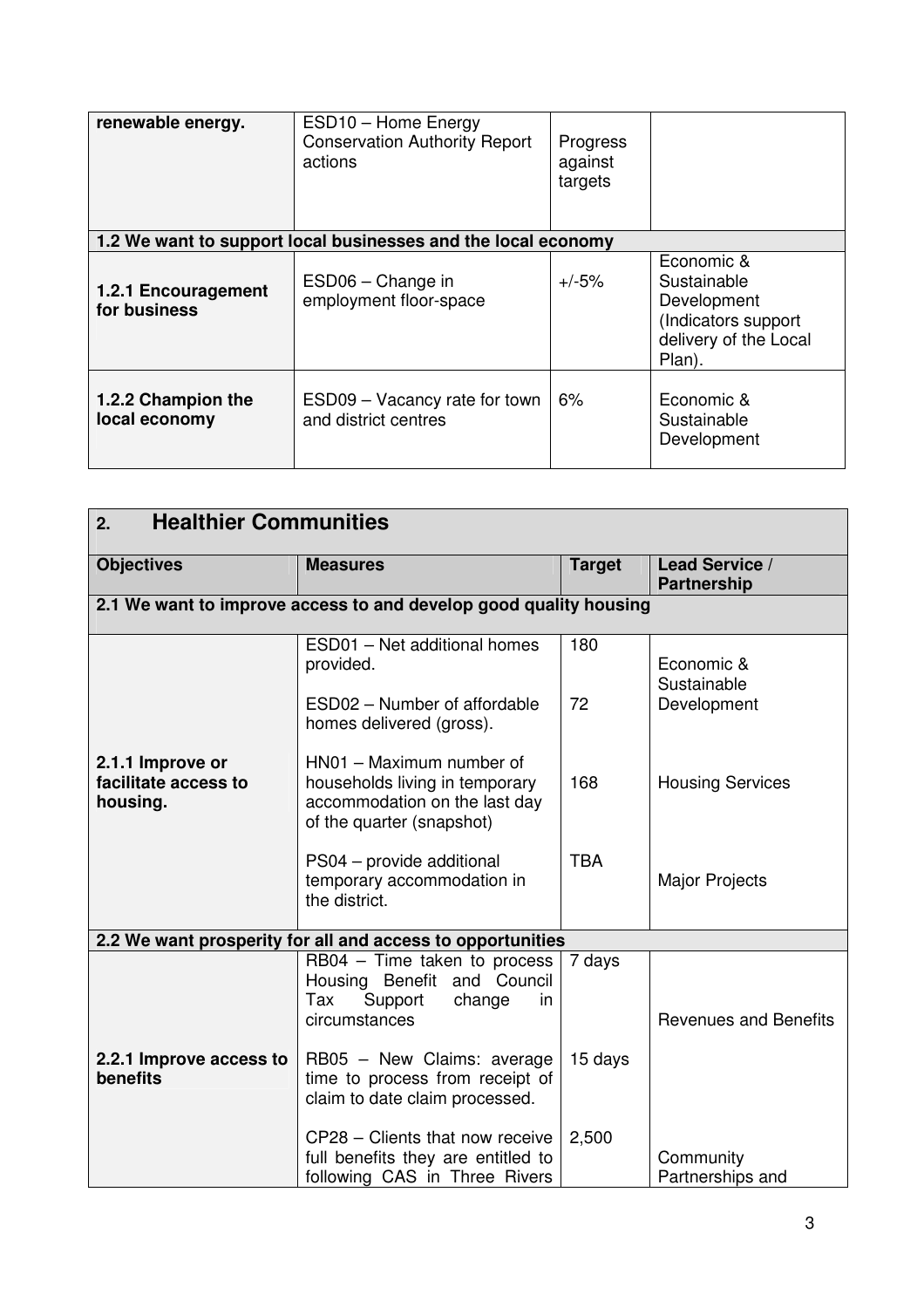|                                                                           | Intervention                                                                                      |            | Citizen's Advice Bureau                                  |
|---------------------------------------------------------------------------|---------------------------------------------------------------------------------------------------|------------|----------------------------------------------------------|
| 2.3 We want to support the most vulnerable in our District                |                                                                                                   |            |                                                          |
| 2.3.1 Reduce anti-<br>social behaviour and<br>crime.                      | CP14 - No of Community Safety<br>Partnership ASB cases<br>recorded on SafetyNet                   | <b>TBC</b> | Community                                                |
|                                                                           | New - CP-- - Perception of ASB<br>as a problem in the local area.                                 | 12%        | Partnerships                                             |
|                                                                           | CP16 - No of families supported<br>by Thriving Families and<br><b>Families First</b>              | 83         | Community                                                |
|                                                                           | CP21- No of victims of<br>Domestic abuse supported                                                | 100        | Partnerships                                             |
| 2.3.2 Support<br>vulnerable people                                        | CP29 - Number of clients onto a<br>Debt Relief Order                                              | 33         |                                                          |
|                                                                           | CP30 - Number of clients no<br>longer at threat of eviction that<br>were at threat of eviction    | 400        | Community<br>Partnerships and<br>Citizen's Advice Bureau |
|                                                                           | CP31 - Number of clients still at<br>threat of eviction that were at<br>threat of eviction        | 35         |                                                          |
|                                                                           | 2.4 We will provide a safe and healthy environment.                                               |            |                                                          |
|                                                                           | EHC12 – Percentage of food<br>establishments in the area<br>which are broadly compliant           | 91.2%      | Environmental Health -                                   |
|                                                                           | with food hygiene law                                                                             |            | Commercial                                               |
| 2.4.1 Ensure the safety<br>of people in the<br>district.                  | EHC04 & EHC05 - All high risk<br>and other food premises<br>inspected                             | 95%        |                                                          |
|                                                                           | CP07 - Perception to the extent<br>to which public services are<br>working to make the area safer | 74%        | Community<br>Partnerships                                |
| community organisations                                                   | 2.5 We will reduce health inequalities, promote healthy lifestyles, support learning and          |            |                                                          |
| 2.5.1 Improve and                                                         | LL31 - Number of attendances<br>by adults at leisure venues and<br>activities.                    | 427,904    | Leisure & Landscape                                      |
| facilitate access to<br>leisure and recreational<br>activities for adults | CP02 - Satisfaction with parks<br>and open spaces                                                 | 89%        | Community<br>Partnerships                                |